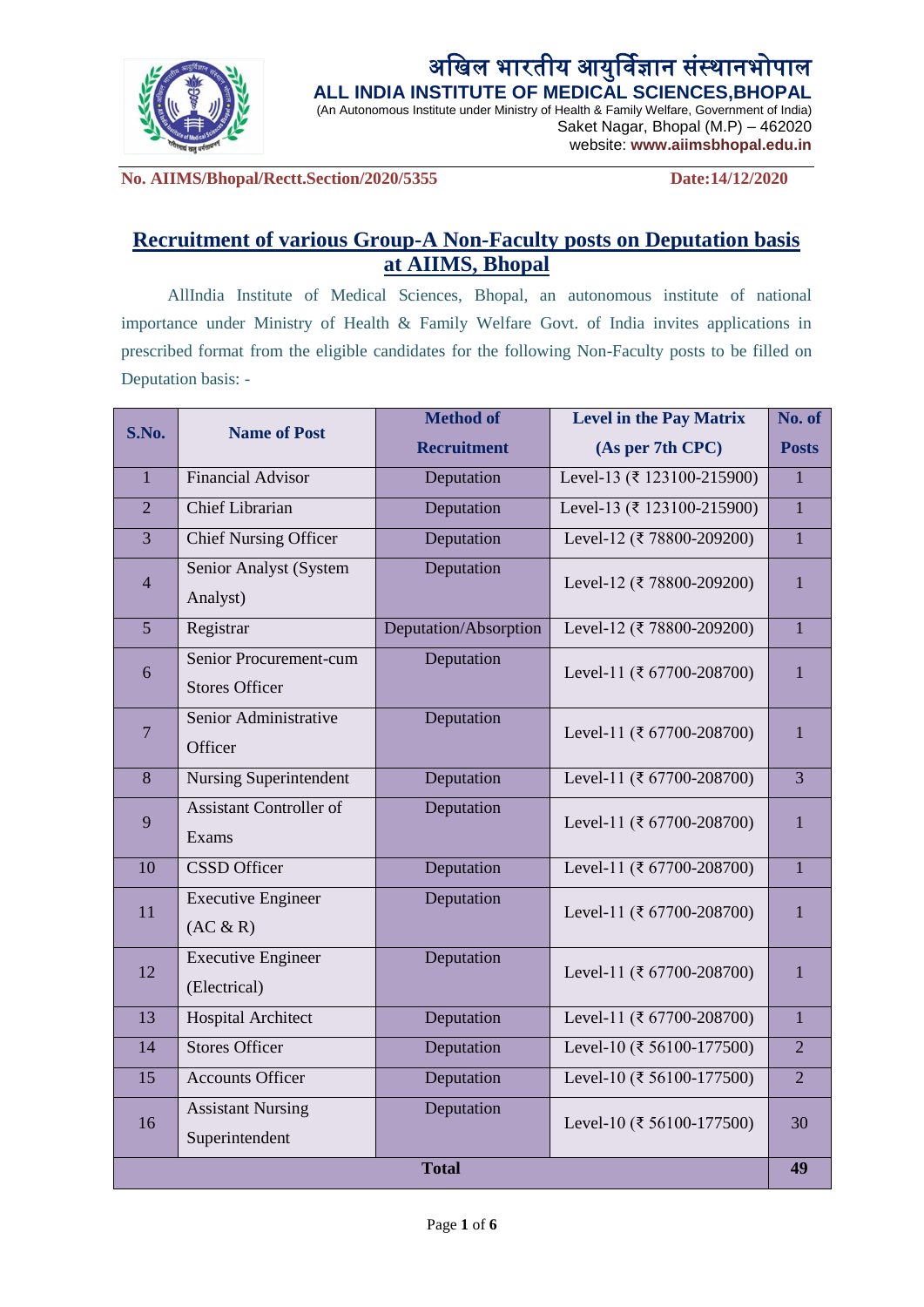## **ESSENTIAL ELIGIBILITY DETAILS**

| S.No | <b>Name of the Post</b>                                                                                                                                                                                                                                                                                                                                                                                                                                                                                                                                                                                                                                                                                                                                         | Level in the Pay Matrix (As per 7th<br>CPC)                                                               |  |  |
|------|-----------------------------------------------------------------------------------------------------------------------------------------------------------------------------------------------------------------------------------------------------------------------------------------------------------------------------------------------------------------------------------------------------------------------------------------------------------------------------------------------------------------------------------------------------------------------------------------------------------------------------------------------------------------------------------------------------------------------------------------------------------------|-----------------------------------------------------------------------------------------------------------|--|--|
|      | <b>Essential Eligibility criteria</b>                                                                                                                                                                                                                                                                                                                                                                                                                                                                                                                                                                                                                                                                                                                           |                                                                                                           |  |  |
| 1.   | <b>Financial Advisor</b>                                                                                                                                                                                                                                                                                                                                                                                                                                                                                                                                                                                                                                                                                                                                        | Level-13 (₹ 123100-215900)                                                                                |  |  |
|      | <b>Essential:-</b><br><b>Officers</b><br>Central/State/U.T.<br>under<br>the<br>Governments/Universities/Statutory/Autonomous<br><b>Bodies</b><br>Research<br>and<br><b>or</b><br><b>Development Organizations</b><br>(i)holding analogous posts on regular basis, or<br>(ii). With 5 Years regular service from Organized Account Services in the grade pay<br>of Rs.7600 or<br>(iii). Officers with Five Years regular service at the level of Deputy Secretary of<br>Central Government in the grade pay of Rs.7600 and having THREE Years'<br>experience in the field of finance and accounts.                                                                                                                                                               |                                                                                                           |  |  |
| 2.   | <b>Chief Librarian</b>                                                                                                                                                                                                                                                                                                                                                                                                                                                                                                                                                                                                                                                                                                                                          | Level-13 (₹ 123100-215900)                                                                                |  |  |
| 3.   | <b>Essential:-</b> Officers under the Central/State/U.T. Governments / Universities /<br>Statutory/ Autonomous Bodies or Research and Development Organizations<br>i) holding analogous posts on regular basis, OR<br>with at least 5 years of regular service in the grade pay of Rs. $7600/-$ OR<br>with at least 5 years of regular service in the grade pay of Rs. 6600/-<br>And<br>ii) having educational qualification:<br>(a) Master's Degree in Science (preferably on Biological Sciences); of a recognized<br>University or equivalent.<br>(b) Degree or equivalent Diploma in Library Science of a recognized Institution or<br>University<br><b>Desirable:</b><br>(a) Master's Degree in Library Science.<br>(b) Training in Medical Librarianship. |                                                                                                           |  |  |
|      | <b>Chief Nursing Officer</b>                                                                                                                                                                                                                                                                                                                                                                                                                                                                                                                                                                                                                                                                                                                                    | Level-12 (₹ 78800-209200)<br>Essential: Officers of the State/Central Government or Statutory/ Autonomous |  |  |
|      | Bodies:<br>i) holding analogous posts $OR$<br>ii) With 5 years of regular service in the post in the relevant field in the PB 3 with<br>Grade Pay of Rs.6600/- OR<br>iii) With 10 years of regular service in the post in the relevant field in the PB 3 with<br>Grade Pay of Rs. 5400/-.                                                                                                                                                                                                                                                                                                                                                                                                                                                                       |                                                                                                           |  |  |
| 4.   | <b>Senior Analyst (System Analyst)</b>                                                                                                                                                                                                                                                                                                                                                                                                                                                                                                                                                                                                                                                                                                                          | Level-12 (₹ 78800-209200)                                                                                 |  |  |
|      | <b>Essential:</b><br>Officers from Ministries/ Departments of Government of India/ State Government/<br>Union Territories/ Statutory/ Autonomous Bodies, holding analogous posts on<br>regular basis or posts with GP of 6600/- and above with 5 years of regular service in<br>this grade.<br><b>Qualification:</b><br>M.E/M.Tech in Comp Sc./Comp Engg or Ph.D in computer science + 15 years                                                                                                                                                                                                                                                                                                                                                                 |                                                                                                           |  |  |
|      | Systems/Networking/Hardware Configuration/Software<br>in<br>experience<br>IT<br>Programming in Ministries/Departments of Government of India /State<br>Government/Union Territories/Statutory/Autonomous Bodies.                                                                                                                                                                                                                                                                                                                                                                                                                                                                                                                                                |                                                                                                           |  |  |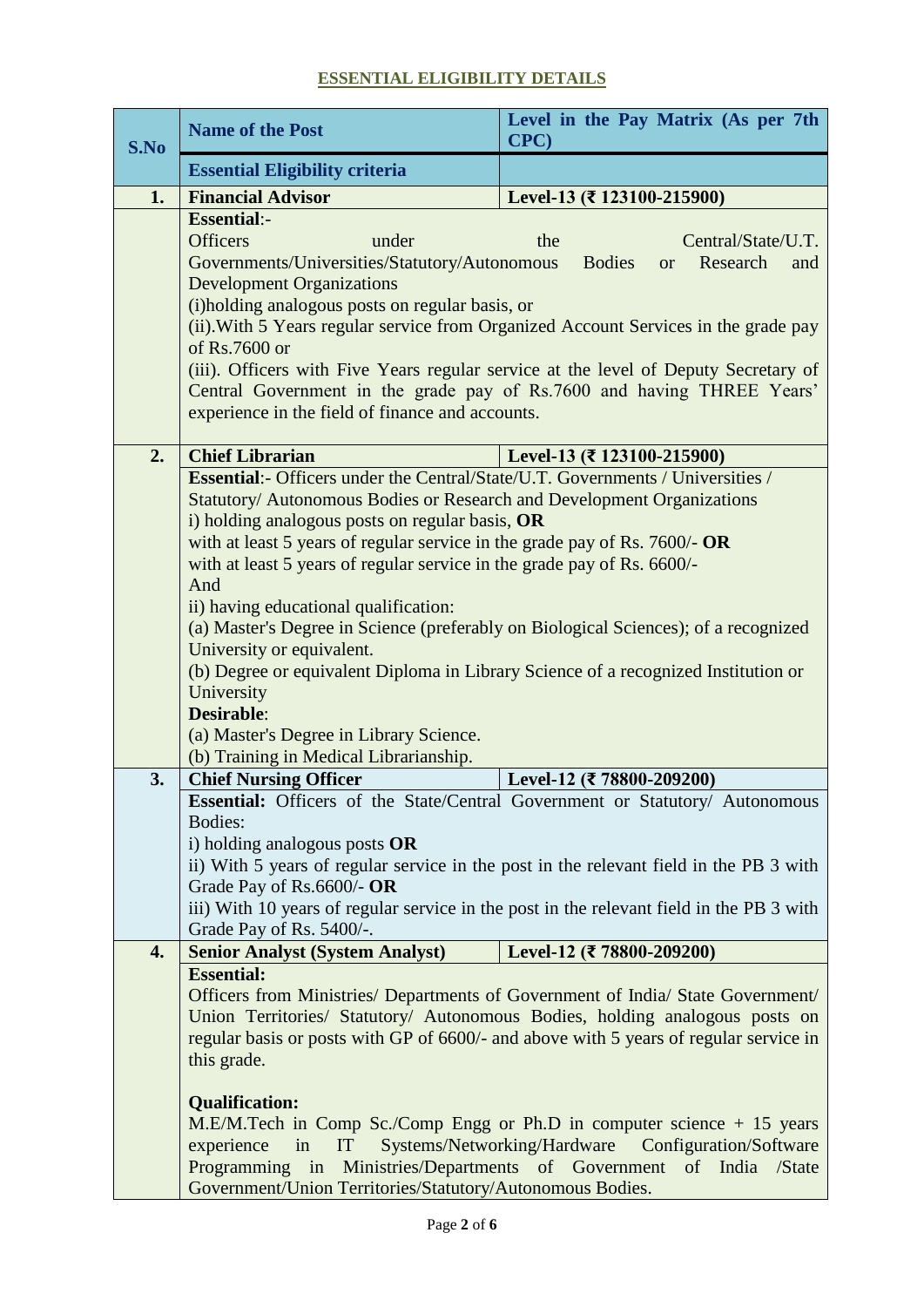| 5.  | Registrar                                                                                                                                                                                              |                                                                     | Level-12 (₹ 78800-209200)                                                                                          |  |  |  |
|-----|--------------------------------------------------------------------------------------------------------------------------------------------------------------------------------------------------------|---------------------------------------------------------------------|--------------------------------------------------------------------------------------------------------------------|--|--|--|
|     | Central/State/U.T. Governments/Universities/Statutory<br><b>Officers</b><br>under<br>the                                                                                                               |                                                                     |                                                                                                                    |  |  |  |
|     |                                                                                                                                                                                                        |                                                                     | Autonomous Bodies or Research and Development Organisations having                                                 |  |  |  |
|     |                                                                                                                                                                                                        | educational qualification and experience for direct recruitment:    |                                                                                                                    |  |  |  |
|     | <b>Essential:</b>                                                                                                                                                                                      |                                                                     |                                                                                                                    |  |  |  |
|     | A graduate of a recognized University<br>i)<br>Seven Years' experience of administration in a supervisory capacity or<br>ii)<br>as a teacher in a University/teaching institution including conduct or |                                                                     |                                                                                                                    |  |  |  |
|     |                                                                                                                                                                                                        |                                                                     |                                                                                                                    |  |  |  |
|     |                                                                                                                                                                                                        |                                                                     |                                                                                                                    |  |  |  |
|     | examination and admission and assignment of teaching programs for<br>undergraduate and postgraduate etc.                                                                                               |                                                                     |                                                                                                                    |  |  |  |
|     |                                                                                                                                                                                                        |                                                                     |                                                                                                                    |  |  |  |
|     |                                                                                                                                                                                                        | <b>Desirable:</b>                                                   |                                                                                                                    |  |  |  |
|     | A postgraduate degree                                                                                                                                                                                  |                                                                     |                                                                                                                    |  |  |  |
| 6.  | <b>Senior</b>                                                                                                                                                                                          | <b>Procurement-cum</b><br><b>Stores</b>                             | Level-11 (₹ $67700-208700$ )                                                                                       |  |  |  |
|     | <b>Officer</b>                                                                                                                                                                                         |                                                                     |                                                                                                                    |  |  |  |
|     |                                                                                                                                                                                                        |                                                                     | <b>Essential:</b> Officers under the Central/State Govt. U.T. Administrations or of                                |  |  |  |
|     |                                                                                                                                                                                                        |                                                                     | Central Statutory/ Autonomous Bodies holding analogous post or with at least 5                                     |  |  |  |
|     |                                                                                                                                                                                                        |                                                                     | years of regular service in the post with grade pay of Rs.5400/- and have 5 years'                                 |  |  |  |
|     |                                                                                                                                                                                                        | experience as a Stores / Purchase officer on regular basis.         |                                                                                                                    |  |  |  |
| 7.  |                                                                                                                                                                                                        | <b>Senior Administrative Officer</b>                                | Level-11 (₹ $67700-208700$ )                                                                                       |  |  |  |
|     | Officers under Central/State/U.T Governments/Universities/Statuary/Autonomous                                                                                                                          |                                                                     |                                                                                                                    |  |  |  |
|     |                                                                                                                                                                                                        | <b>Bodies or research and Development Organisations</b>             |                                                                                                                    |  |  |  |
|     | $\mathbf{i}$                                                                                                                                                                                           | Holding Analogues Post on regular basis                             |                                                                                                                    |  |  |  |
|     | <b>OR</b>                                                                                                                                                                                              |                                                                     |                                                                                                                    |  |  |  |
|     | ii)                                                                                                                                                                                                    |                                                                     | With 5 Year Regular Service in the grade pay of 5400 in the relevant                                               |  |  |  |
|     |                                                                                                                                                                                                        | field.                                                              |                                                                                                                    |  |  |  |
|     |                                                                                                                                                                                                        |                                                                     |                                                                                                                    |  |  |  |
|     |                                                                                                                                                                                                        |                                                                     |                                                                                                                    |  |  |  |
| 8.  |                                                                                                                                                                                                        | <b>Nursing Superintendent</b>                                       | Level-11 (₹ $67700-208700$ )                                                                                       |  |  |  |
|     |                                                                                                                                                                                                        |                                                                     | Essential: Officers of the State/ Central Government or Statutory/ Autonomous                                      |  |  |  |
|     |                                                                                                                                                                                                        | Bodies holding analogous posts, OR                                  |                                                                                                                    |  |  |  |
|     |                                                                                                                                                                                                        |                                                                     | Deputy/ Assistant Nursing Superintendent with 5 years regular service in the Grade                                 |  |  |  |
|     | Pay of Rs. 5400/-                                                                                                                                                                                      |                                                                     |                                                                                                                    |  |  |  |
| 9.  | <b>Essential:</b>                                                                                                                                                                                      | <b>Officers</b>                                                     | Assistant Controller of Examinations   Level-11 ( $\bar{\tau}$ 67700-208700)<br>Central/State/U.T.<br>under<br>the |  |  |  |
|     |                                                                                                                                                                                                        | Governments/Universities/Statutory                                  | Autonomous<br><b>Bodies</b><br>Research<br><b>or</b><br>and                                                        |  |  |  |
|     |                                                                                                                                                                                                        |                                                                     |                                                                                                                    |  |  |  |
|     |                                                                                                                                                                                                        | Development Organizations holding analogous posts on regular basis, | <b>OR</b>                                                                                                          |  |  |  |
|     |                                                                                                                                                                                                        |                                                                     | At least 5 years of regular service in the post in the PB-3, with Grade Pay of Rs.                                 |  |  |  |
|     | $5400/-$ or higher.                                                                                                                                                                                    |                                                                     |                                                                                                                    |  |  |  |
| 10. | <b>CSSD Officer</b>                                                                                                                                                                                    |                                                                     | Level-11 (₹ $67700-208700$ )                                                                                       |  |  |  |
|     | <b>Essential:</b>                                                                                                                                                                                      |                                                                     |                                                                                                                    |  |  |  |
|     |                                                                                                                                                                                                        |                                                                     | Officers of Central/State Govt./ Autonomous/ Statutory Organization holding                                        |  |  |  |
|     |                                                                                                                                                                                                        | analogous post on regular basis                                     |                                                                                                                    |  |  |  |
|     |                                                                                                                                                                                                        |                                                                     | <b>OR</b>                                                                                                          |  |  |  |
|     |                                                                                                                                                                                                        |                                                                     | CSSD Supervisor with five/seven years of regular service in the grade pay of                                       |  |  |  |
|     |                                                                                                                                                                                                        | $Rs.5400/-$ or 4600/- respectively.                                 |                                                                                                                    |  |  |  |
| 11. |                                                                                                                                                                                                        | Executive Engineer $(AC & R)$                                       | Level-11 (₹ 67700-208700)                                                                                          |  |  |  |
|     | <b>Essential:</b>                                                                                                                                                                                      |                                                                     |                                                                                                                    |  |  |  |
|     |                                                                                                                                                                                                        |                                                                     | Officers from Ministries/ Departments of Government of India, CPWD, MES,                                           |  |  |  |
|     |                                                                                                                                                                                                        |                                                                     | BRO, DoT, State Government/Union Territories, Engineering Services, and other                                      |  |  |  |
|     |                                                                                                                                                                                                        |                                                                     | Engineering Departments of the Central/State /PSU/ Statutory/ Autonomous Bodies                                    |  |  |  |
|     |                                                                                                                                                                                                        | working holding analogous post                                      | <b>OR</b>                                                                                                          |  |  |  |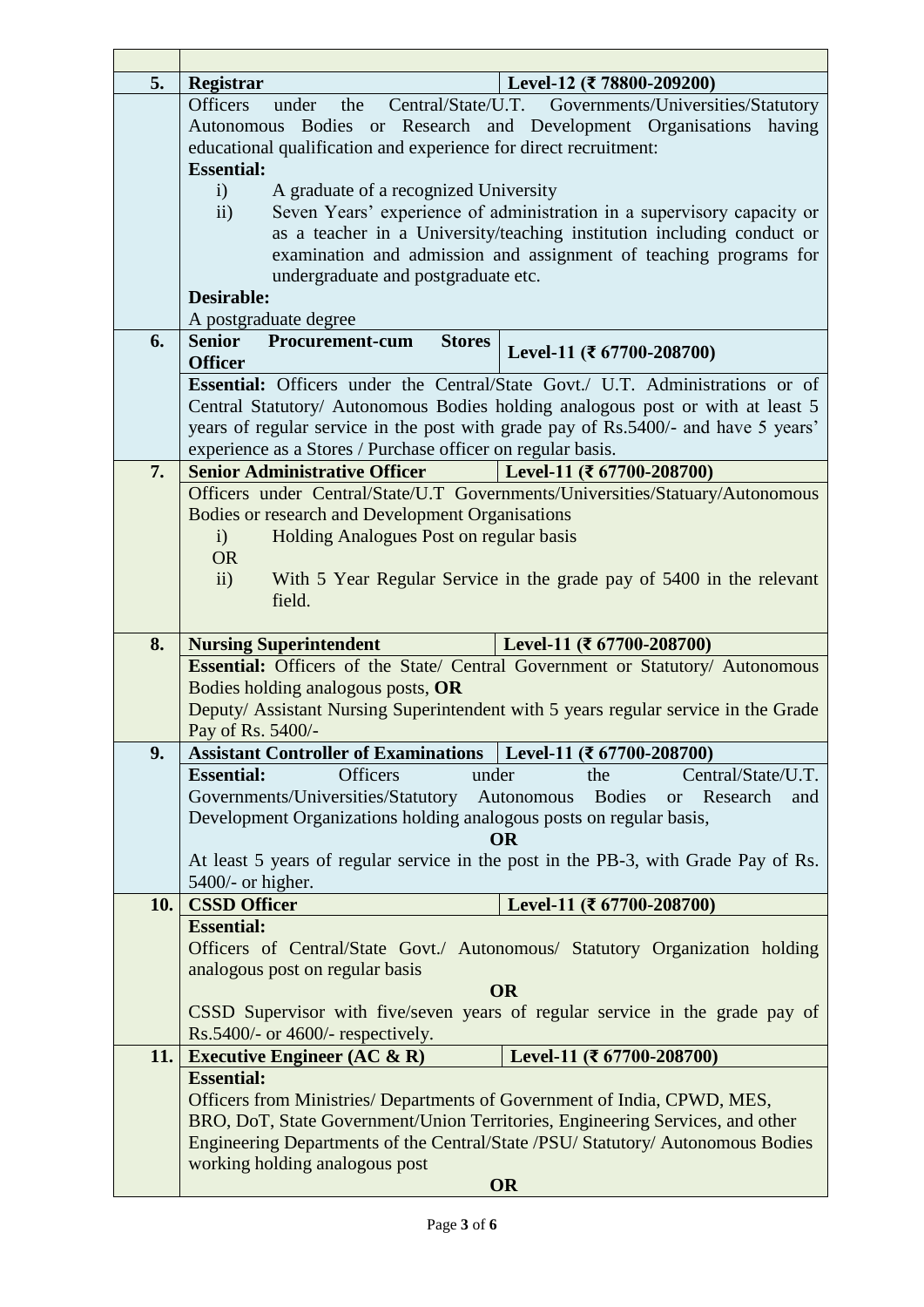|      | in PB-3 GP 5400 with 5 years of regular service in the grade,                                                                                                                                                                                                                                                                          |                                |  |  |  |
|------|----------------------------------------------------------------------------------------------------------------------------------------------------------------------------------------------------------------------------------------------------------------------------------------------------------------------------------------|--------------------------------|--|--|--|
|      | <b>OR</b>                                                                                                                                                                                                                                                                                                                              |                                |  |  |  |
|      | in PB-2 GP 4600 with 7 years of regular service in the grade.                                                                                                                                                                                                                                                                          |                                |  |  |  |
| 12.  | <b>Executive Engineer (Electrical)</b>                                                                                                                                                                                                                                                                                                 | Level-11 (₹ $67700-208700$ )   |  |  |  |
|      | under<br>Central/State/U.T. Governments/Universities/Statutory<br><b>Officers</b><br>the                                                                                                                                                                                                                                               |                                |  |  |  |
|      | Autonomous Bodies or Research and Development Organisations                                                                                                                                                                                                                                                                            |                                |  |  |  |
|      | Holding analogous post on regular basis<br>$\mathbf{i}$                                                                                                                                                                                                                                                                                |                                |  |  |  |
|      |                                                                                                                                                                                                                                                                                                                                        | Or                             |  |  |  |
|      | Assistant Engineer (Electric) with 5 Years regular service in the grade<br>$\mathbf{ii}$                                                                                                                                                                                                                                               |                                |  |  |  |
|      | pay of 5400/-                                                                                                                                                                                                                                                                                                                          |                                |  |  |  |
|      | <b>Or</b>                                                                                                                                                                                                                                                                                                                              |                                |  |  |  |
|      | Junior Engineer (Electric) with 7 Years regular service in the grade pay<br>iii)                                                                                                                                                                                                                                                       |                                |  |  |  |
|      | of 4600/-                                                                                                                                                                                                                                                                                                                              |                                |  |  |  |
|      | <b>13.</b> Hospital Architect                                                                                                                                                                                                                                                                                                          | Level-11 (₹ $67700 - 208700$ ) |  |  |  |
|      | <b>Essential:</b> Architects or officers in equivalent grade in CPWD Possessing a Degree                                                                                                                                                                                                                                               |                                |  |  |  |
|      | in Architecture and having not less than 5 years' experience in the line. In the event                                                                                                                                                                                                                                                 |                                |  |  |  |
|      |                                                                                                                                                                                                                                                                                                                                        |                                |  |  |  |
|      | of suitable officers not being available from CPWD, similar officers from other                                                                                                                                                                                                                                                        |                                |  |  |  |
|      | Central Government departments or Central Autonomous/ Statutory Bodies or                                                                                                                                                                                                                                                              |                                |  |  |  |
|      | Public Sector Undertakings may be considered.                                                                                                                                                                                                                                                                                          |                                |  |  |  |
|      |                                                                                                                                                                                                                                                                                                                                        |                                |  |  |  |
| 14.  | <b>Stores Officer</b>                                                                                                                                                                                                                                                                                                                  | Level-10 (₹ 56100-177500)      |  |  |  |
|      | <b>Essential:</b>                                                                                                                                                                                                                                                                                                                      |                                |  |  |  |
|      | Officers under the Central/State/U.T. Governments/Universities/Statutory, Autonomou                                                                                                                                                                                                                                                    |                                |  |  |  |
|      | Bodies or Autonomous Bodies or Research and Development Organizations<br>i) holding analogous posts on regular basis, OR<br>ii) with 2 years regular service in the grade pay of Rs. 4800/- $OR$<br>iii) with 3 years regular service in the grade pay of Rs. 4600/-<br>and having educational qualifications and experience as under: |                                |  |  |  |
|      |                                                                                                                                                                                                                                                                                                                                        |                                |  |  |  |
|      |                                                                                                                                                                                                                                                                                                                                        |                                |  |  |  |
|      |                                                                                                                                                                                                                                                                                                                                        |                                |  |  |  |
|      |                                                                                                                                                                                                                                                                                                                                        |                                |  |  |  |
|      |                                                                                                                                                                                                                                                                                                                                        |                                |  |  |  |
|      | Degree from a recognized University/Institution;<br>Post-graduate degree/Diploma in Material Management from a recognized University                                                                                                                                                                                                   |                                |  |  |  |
|      | Institution; ORBachelor's Degree in Material management from a recognize                                                                                                                                                                                                                                                               |                                |  |  |  |
|      |                                                                                                                                                                                                                                                                                                                                        |                                |  |  |  |
|      | University/ Institution and 3years' experience in store handling (preferably medical                                                                                                                                                                                                                                                   |                                |  |  |  |
|      | stores).                                                                                                                                                                                                                                                                                                                               |                                |  |  |  |
| 15.1 | <b>Accounts Officer</b>                                                                                                                                                                                                                                                                                                                | Level-10 (₹ 56100-177500)      |  |  |  |
|      | <b>Essential:</b>                                                                                                                                                                                                                                                                                                                      |                                |  |  |  |
|      | <b>Officers</b><br>under the Central/State/U.T. Governments/Universities/                                                                                                                                                                                                                                                              | Statutory/                     |  |  |  |
|      | Autonomous Bodies or Research and Development Organizations                                                                                                                                                                                                                                                                            |                                |  |  |  |
|      | i) holding analogous posts on regular basis, OR                                                                                                                                                                                                                                                                                        |                                |  |  |  |
|      | ii) With 2/3 years regular service in the relevant field in the grade pay of Rs. 4800/-                                                                                                                                                                                                                                                |                                |  |  |  |
|      | <b>OR</b> 4600/- respectively.                                                                                                                                                                                                                                                                                                         |                                |  |  |  |
| 16.  | <b>Assistant Nursing Superintendent</b>                                                                                                                                                                                                                                                                                                | Level-10 (₹ 56100-177500)      |  |  |  |
|      | <b>Essential:</b>                                                                                                                                                                                                                                                                                                                      |                                |  |  |  |
|      | Officers of the State/ Central Government or Statutory/ Autonomous Bodies holding                                                                                                                                                                                                                                                      |                                |  |  |  |
|      | analogous posts,                                                                                                                                                                                                                                                                                                                       |                                |  |  |  |
|      | <b>OR</b>                                                                                                                                                                                                                                                                                                                              |                                |  |  |  |
|      | Staff Nurse Grade I (Nursing Sisters) with 3 years regular service in the Grade Pay                                                                                                                                                                                                                                                    |                                |  |  |  |
|      | of Rs. 4800/-                                                                                                                                                                                                                                                                                                                          |                                |  |  |  |
|      | and                                                                                                                                                                                                                                                                                                                                    |                                |  |  |  |
|      |                                                                                                                                                                                                                                                                                                                                        |                                |  |  |  |
|      | Possessing the following educational qualification and experience:<br>B.Sc. Nursing (4 year course) from Indian Nursing Council recognized<br>(i)                                                                                                                                                                                      |                                |  |  |  |
|      |                                                                                                                                                                                                                                                                                                                                        |                                |  |  |  |
|      | institute/university,                                                                                                                                                                                                                                                                                                                  |                                |  |  |  |
|      | <b>OR</b>                                                                                                                                                                                                                                                                                                                              |                                |  |  |  |
|      | B.Sc. (Post-certificate) or equivalent such as B.Sc. Nursing (Post-basic) (2 year                                                                                                                                                                                                                                                      |                                |  |  |  |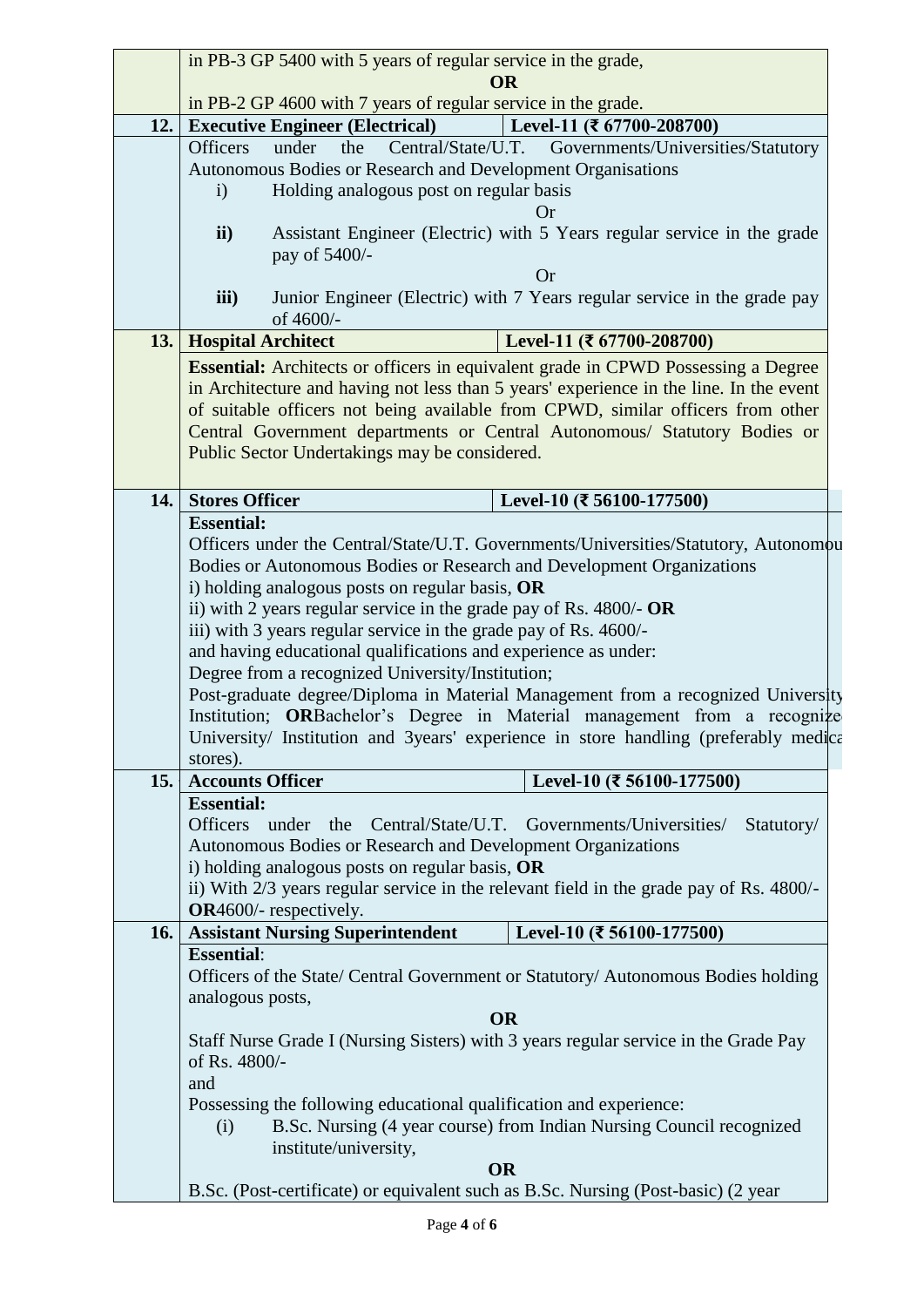course) from Indian Nursing Council recognized institute/university.

### **Experience:**

Six year experience after B.Sc Nursing/B.Sc (Post Certificate)/ BSc Nursing (Post basic or equivalent from a recognized University/Institute in a minimum 200 bedded Hospital/healthcare institute as Staff Nurse out of which at least 3 Year as a Ward In-charge or supervisory capacity.

#### **Desirable:**

M.Sc (Nursing) from Indian Nursing Council recognized institute /university.

#### **General Terms & Conditions:**

- I. The Director, AIIMS Bhopal reserves the right to increase/decrease the vacancies or cancel the exercise for this advertisement/ recruitment at any stage of the process without assigning any reason thereof.
- II. Maximum age limit for applying for the aforesaid posts on deputation is **56 years** as on last date of receipt of application which is 45 days from the date of publication of this advertisement in National level News Paper, **i.e. upto 5.00 PM on 29.01.2021**.
- III. Deputation will be initially for a period of 3 years and thereafter extendable after review performance on yearly basis, as per rules of GOI governing deputation from time to time (Period of deputation including period of deputation in another ex-cadre post held immediately preceding this appointment in the same or some other organization or department shall not ordinarily exceed five years).
- IV. All the posts carry usual allowances as admissible to Central Government Employees of similar status at AIIMS Bhopal (M.P.).
- V. The Govt. employees who fulfil the above qualifications/eligibility may submit their application **as available at Annexure-I** within 45 days from the date of publication of this advertisement in National level News Paper, **i.e. upto 5.00 PM on 29.01.2021** by Speed Post/Registered Post on the following officer address:

**The Deputy Director (Administration) All India Institute of Medical Sciences (AIIMS) Administrative Block, 1st Floor Medical College Building, Saket Nagar, Bhopal-462020 (M.P.)**

- VI. The envelope containing the application(s) should be super-scribed as: **"Application for the Post of …………………… on Deputation Basis."**
- VII. Application forms received after last date will not be consideredlater on at any stage. AIIMS Bhopal will not be responsible for any postal delay.
- VIII. While forwarding their applications, Employer/Cadre Controlling Authority may ensure that the particulars of the candidates are verified and that they fulfil the eligibility criteria. Duly attested photocopies by the Competent Authority of the applicant's up-to-date Confidential Reports (at least for the latest 05 years) should also be enclosed with the application. It may also be clearly stated that no Vigilance/ Disciplinary Proceedings is Pending or Contemplated against the candidates concerned. Application without Vigilance Clearance and ACRs/APARs Dossiers will not be considered. Supporting documents related to qualification, experience etc. should be self- attested and enclosed with the application.